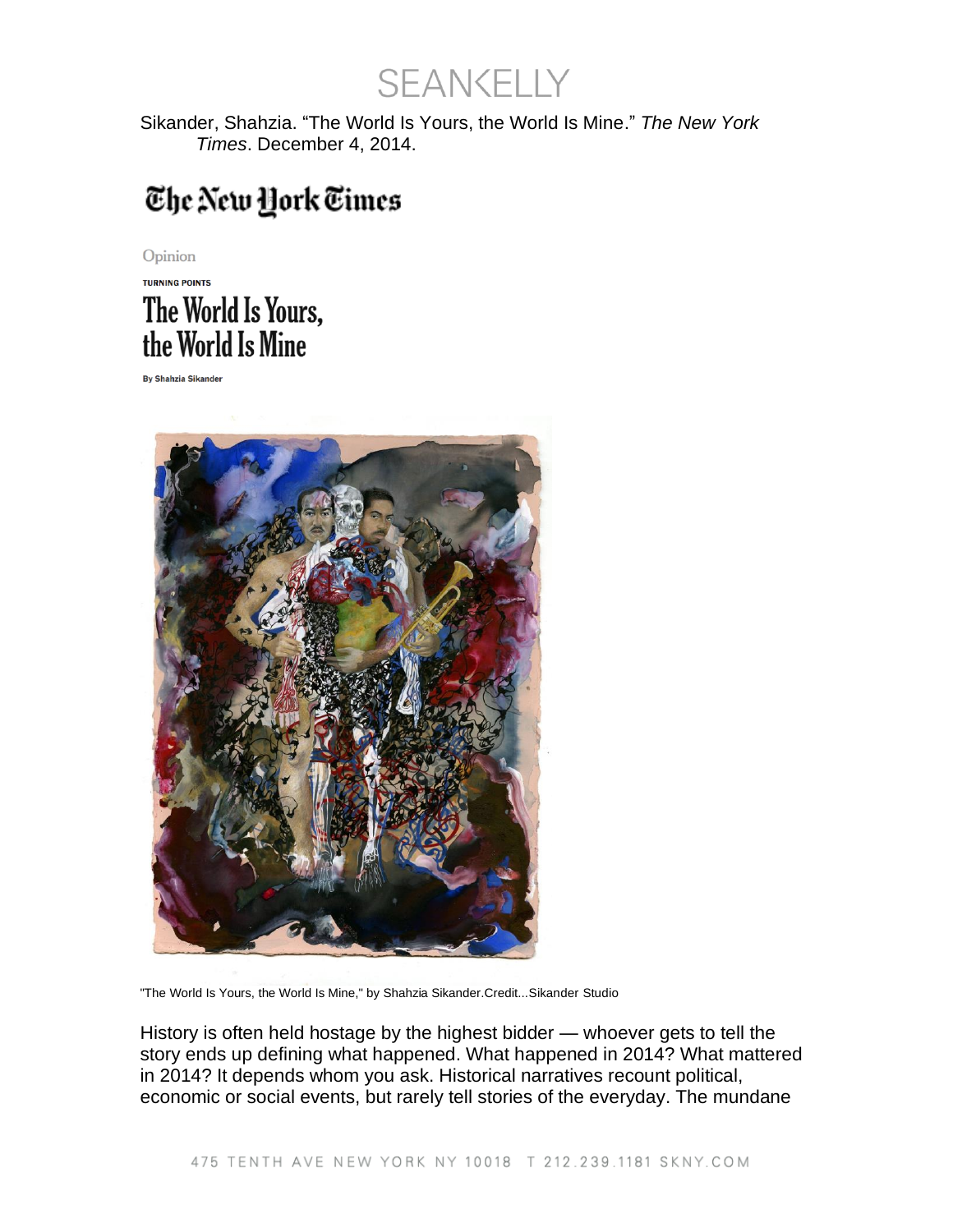**SFANKELLY** 

nuances of life are often ignored precisely because they are so personal. But private stories are usually the ones that we connect with most; they capture our attention and remain in our memory. Modes of storytelling like painting and rap allow us to engage with those personal stories, becoming the vehicles through which history passes.

A major story of 2014 has been the Ebola outbreak, which has spread from West Africa to Europe and the United States. The Ebola narrative has also become the story of how we don't want to be connected in what is supposedly a hyperconnected and globalized world. We have tried to screen for symptoms and enforce quarantines. However, the interface between human and microbe is complex. Our bodies cannot thrive without some microbes — they are an essential part of our personal ecosystems. They are always present, often lying dormant, just as narratives lie dormant until someone culls them from history's rubble. I have chosen to respond to these events from 2014 in my work, "The World Is Yours, the World Is Mine," (2014).

## **The World Is Yours, the World Is Mine**

Africa is the glowing gold-and-green heart of the painting, a central stage on which many of the world's issues play out. The amalgam of diverse societies and cultures, its swirling ink recalls topographical maps or satellite imagery of the land; swaths of red and blue seeping ink surround it, suggesting anatomical drawings and medical documentation. The mythological three-headed figure cradles, and at the same time claws at, the heart. The medical, anatomical and diagrammatic aspects of the painting are meant to signify the terrain of the body as a site or landscape comprised of multiple, disparate components that, in the end, are all related to one another — just as disparate elements can come together to shape a collective narrative that is told, retold, reshaped and distorted over time.

The central quasi-mythological figure has three heads, all of them New Yorkers. The figure on the left is Langston Hughes, the poet, novelist and leading voice of the Harlem Renaissance in the 1920s who told of the everyday lives of workingclass African-Americans. In the center is death, a white skeleton figure with its organs spilling out of its chest. And on the right is the hip-hop artist Nas, known for his vivid observations and storytelling. Hughes and Nas have distinct relationships with lyric verse in their storytelling: Hughes through poetry and Nas through rap.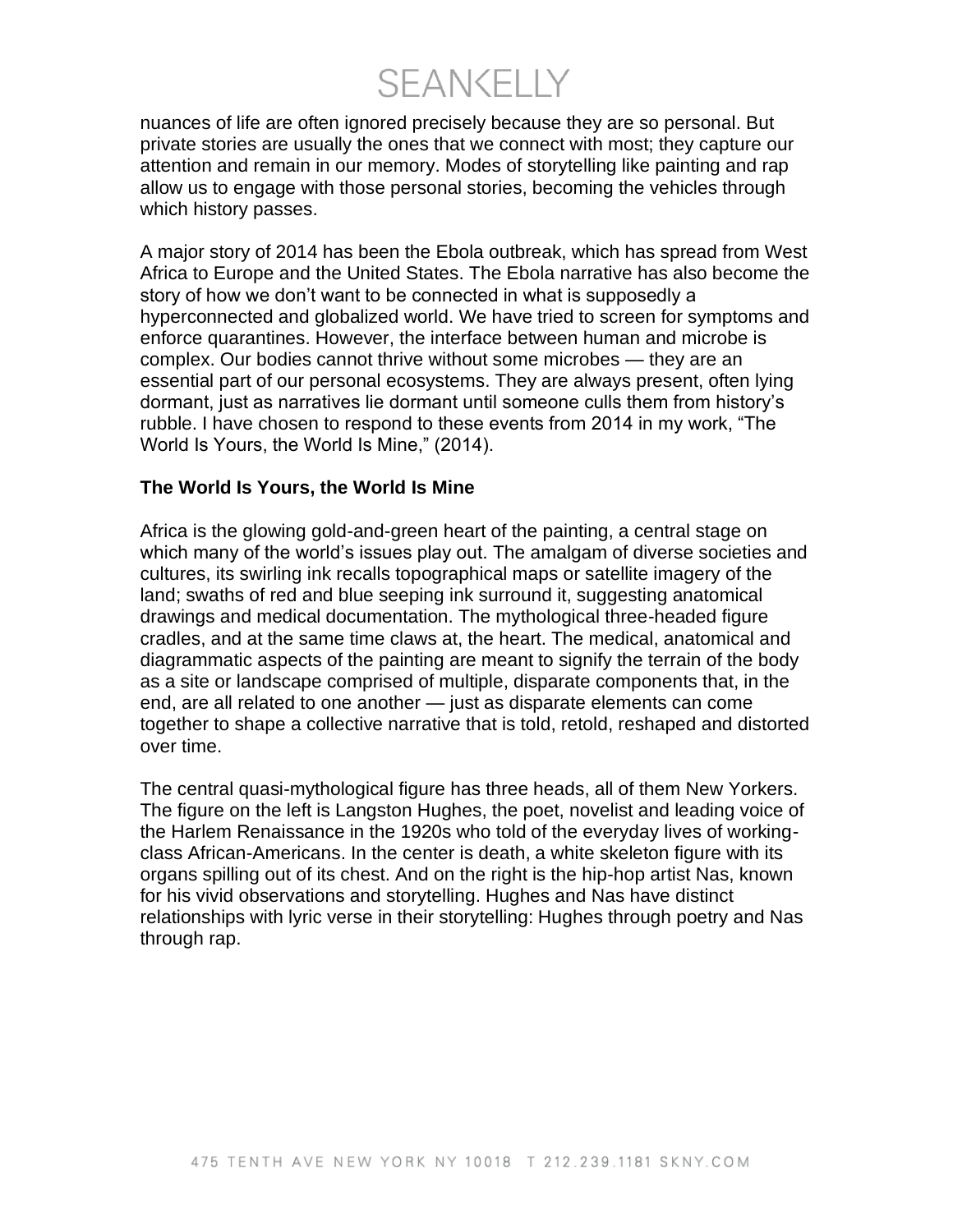## SEANKELLY



*Shahzia Sikander Sikander Studio*

My painting explores multiple modes of storytelling from the vantage point of New York City, a place of integration and turmoil that is still coming to terms with its underrepresented narratives, including its African-American history. Many issues arise: not just questions of wealth and class, but of trade, global economics, crime, capitalism, race and personal identity.

My interest in juxtaposing hip-hop and Indo-Persian miniature painting, the primary medium through which I have told stories, is in taking these two disparate narrative forms and letting the dissonance find a detour. The process of juxtaposing is an exercise in reflection and discovery for me. It not only allows space for anticipation and reinterpretation, but can also spark new relationships.

I came across Nasir Jones' music in 1994 and felt an instinctive affinity for how he was using personal narrative to disrupt poetic languages and histories: In my own work I often take apart classical and historical forms and reinvent them to create new associations. The year 2014 marked the 20th anniversary of the release of Nas' debut album, "Illmatic," which delved into his past, creating a lyrical portrait of life in New York's public housing projects. The record heralded the resurgence of the city's declining hip-hop scene and helped pave the way for a new generation of rappers. Since then, hip-hop has become mainstream and Nas has attained the status of public intellectual, popular icon, urban griot and contemporary shaman.

Much in the way that hip-hop's place in popular culture was diminishing by the time Nas took it up in the early 1990s, Indo-Persian miniature painting fell from relevance in Pakistani culture. The practice shifted so dramatically after the fall of